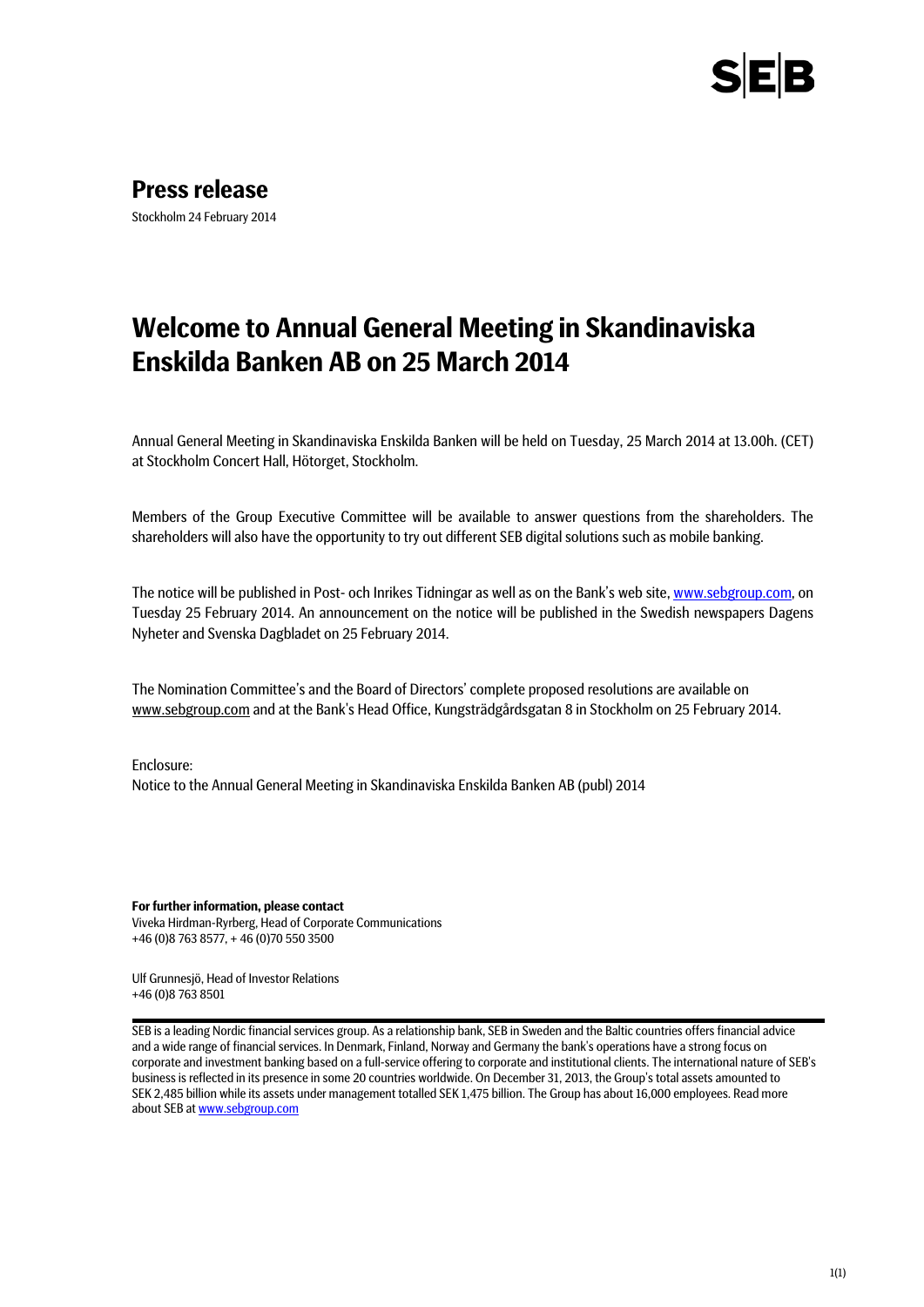

#### **Welcome to the Annual General Meeting in SEB**

The shareholders of **Skandinaviska Enskilda Banken AB (publ)** are hereby given notice of the Annual General Meeting to be held on Tuesday, 25 March 2014 at 13.00h (CET) at Stockholm Concert Hall, Hötorget, Stockholm

Registration from 11.30

Before the Meeting a light meal and refreshments will be served. Members of the Group Executive Committee will be available to answer questions from the shareholders.

#### **Notifications, etc.**

Shareholders who wish to attend the Annual General Meeting shall

- **both** be registered in the shareholders' register kept by Euroclear Sweden AB on Wednesday, 19 March 2014,
- **and** make a notification to the Bank to attend and report the number of assistants that they wish to invite not later than on Wednesday, 19 March 2014.

Notification shall be made **by telephone** at number 0771 23 18 18 (+46 771 23 18 18 from abroad) between 09.00h and 16.30h (CET), or via the **Internet** on [www.sebgroup.com](http://www.seb.se/) or **in writing** under address Skandinaviska Enskilda Banken AB, AGM, Box 7832, SE-103 98 Stockholm.

The materials from the Meeting, among others presentations and the President's speech, will be available on www.sebgroup.com the day after the Meeting.

#### **Shares registered in the name of a custodian**

Shareholders whose shares are registered in the name of a custodian through a bank or through another authorised depositary must request to be temporarily registered in the shareholders' register of Euroclear in order to have the right to attend the Annual General Meeting. Such temporary registration must have been made in the Euroclear register on Wednesday, 19 March 2014 at the latest. The shareholder must therefore contact the custodian well in advance of this day and request such temporary registration. Please note that this requirement also applies to shareholders using SEB as depositary.

#### **Entrance cards**

Entrance cards, to be presented at the entrance to the Meeting, will be sent out from Thursday, 20 March 2014 to those shareholders who have notified their attendance. In case the entrance card should not have been received in time for the AGM, an entrance card can be obtained from the Information desk at the entrance to the Meeting.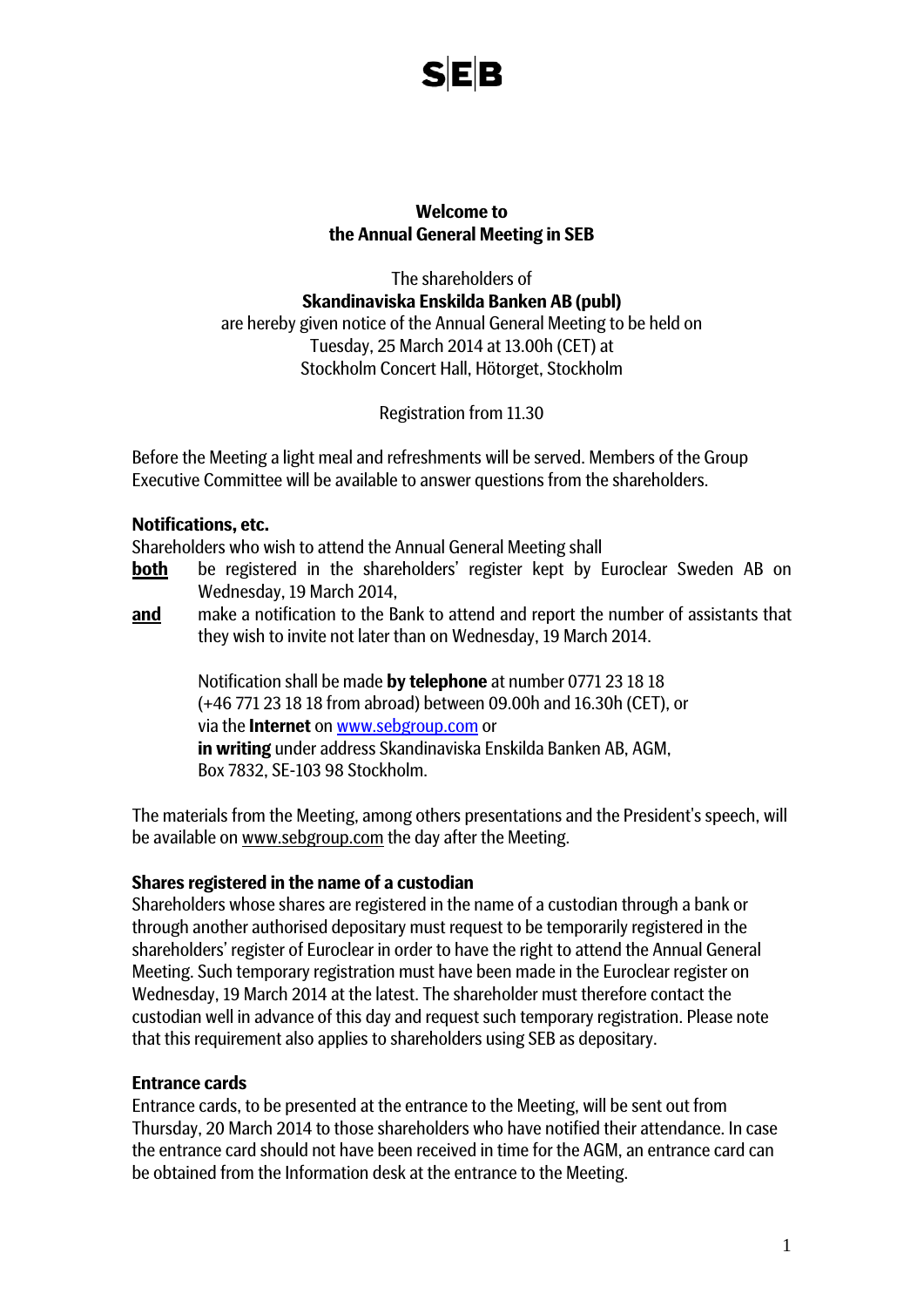# **SEB**

# **Powers of attorney**

A shareholder may attend the Annual General Meeting by proxy with a dated power of attorney in writing, signed by the shareholder. To facilitate admission to the Annual General Meeting, powers of attorney and other authorising documents should be received by the Bank on Wednesday, 19 March 2014, at the latest. A form power of attorney is available on www.sebgroup.com and at the Bank's Head Office, Kungsträdgårdsgatan 8 in Stockholm.

# **Agenda**

- 1. Opening of the Meeting
- 2. Election of Chairman of the Meeting
- 3. Preparation and approval of the voting list
- 4. Approval of the agenda
- 5. Election of two persons to check the minutes of the Meeting together with the Chairman
- 6. Determination of whether the Meeting has been duly convened
- 7. Presentation of the Annual Report and the Auditors' Report as well as the Consolidated Accounts and the Auditors' Report on the Consolidated Accounts
- 8. The President's speech
- 9. Adoption of the Profit and Loss Account and Balance Sheet as well as the Consolidated Profit and Loss Account and Consolidated Balance Sheet
- 10. Allocation of the Bank's profit as shown in the Balance Sheet adopted by the Meeting
- 11. Discharge from liability of the Members of the Board of Directors and the President
- 12. Information concerning the work of the Nomination Committee
- 13. Determination of the number of Directors and Auditors to be elected by the Meeting
- 14. Approval of the remuneration to the Directors and the Auditor elected by the Meeting
- 15. Election of Directors as well as Chairman of the Board of Directors
- 16. Election of Auditor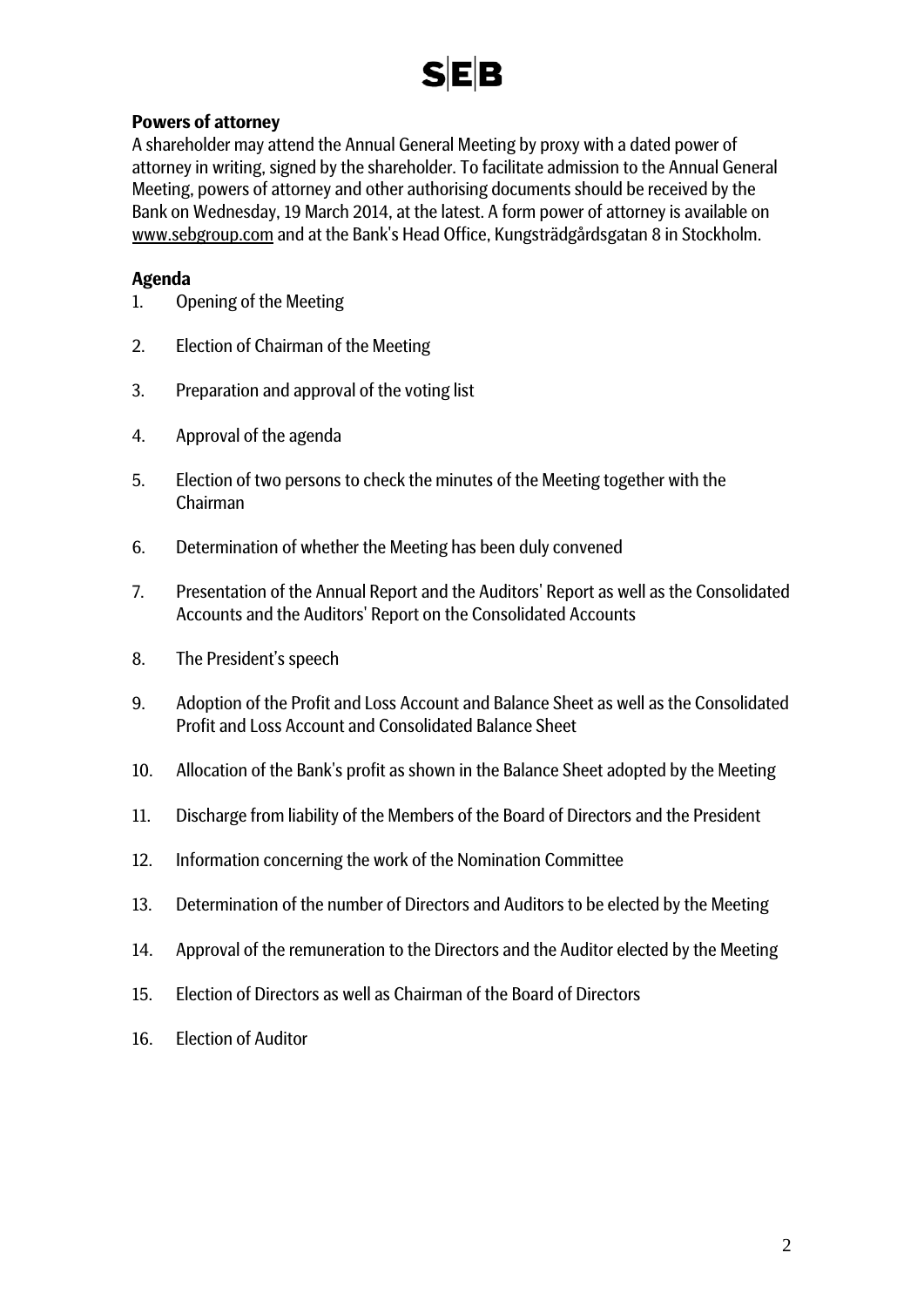

- 17. The Board of Director's proposal on guidelines for salary and other remuneration for the President and members of the Group Executive Committee
- 18. The Board of Director's proposal on long-term equity programmes for 2014 a) SEB Share Deferral Programme (SDP) 2014 for the Group Executive Committee and certain other senior managers and other key employees with critical competences b) SEB Share Matching Programme (SMP) 2014 for selected key business employees with critical competences c) SEB All Employee Programme (AEP) 2014 for all employees in most of the countries where SEB operates
- 19. The Board of Director's proposal on the acquisition and sale of the Bank's own shares a) acquisition of the Bank's own shares in its securities business b) acquisition and sale of the Bank's own shares for capital purposes and for long-term equity programmes c) transfer of the Bank's own shares to participants in the 2014 long-term equity programmes
- 20. The Board of Director's proposal on maximum ratio between fixed and variable component of the total remuneration for certain employees
- 21. The Board of Director's proposal on the appointment of auditors of foundations that have delegated their business to the Bank
- 22. Proposal from the shareholder Tommy Jonasson to assign to the Board of Directors/the President to take initiative to an integration institute in Landskrona – Ven – Copenhagen and to give a first contribution in a suitable manner
- 23. Closing of the Annual General Meeting

#### **Nomination Committee**

The Nomination Committee has been composed of Petra Hedengran (Investor AB), Chairman of the Nomination Committee, William af Sandeberg (Trygg-Stiftelsen), Staffan Grefbäck (Alecta), Hans Wibom (The Knut and Alice Wallenberg Foundation) and Marcus Wallenberg (Chairman of the Board of Directors, SEB).

Urban Jansson (one of the Deputy Chairmen, SEB) has been additional member to the Nomination Committee.

#### **Proposed resolutions etc.**

#### **2. Election of Chairman of the Meeting**

The Nomination Committee proposes Sven Unger, member of the Swedish Bar Association, as Chairman of the Meeting.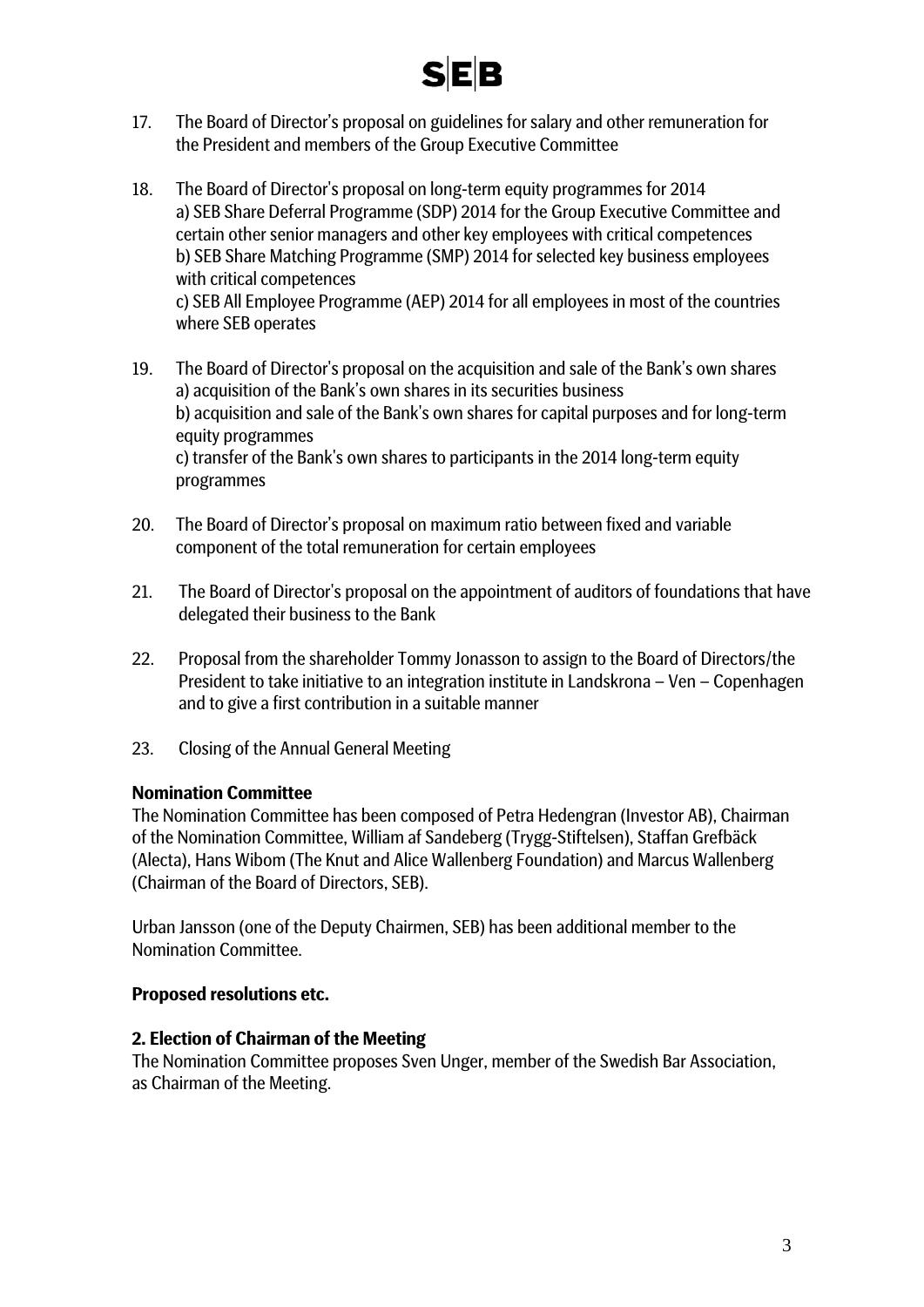

# **10. Allocation of the Bank's profit as shown in the Balance Sheet adopted by the Meeting**

The Board of Directors proposes a dividend of SEK 4 per share and Friday, 28 March 2014 as record date for the dividend. If the Meeting decides according to the proposal the dividend is expected to be distributed by Euroclear on Wednesday, 2 April 2014.

#### **13. Determination of the number of Directors and Auditors to be elected by the Meeting**

The Nomination Committee proposes 11 Directors and one Auditor.

# **14. Approval of the remuneration to the Directors elected by the Meeting and the Auditor**

The Nomination Committee proposes a Directors' fee of SEK 11,665,000 to be distributed as follows:

SEK 2,750,000 to the Chairman of the Board,

SEK 5,875,000 to the other Directors elected by the Annual General Meeting who are not employed in the Bank to be distributed with SEK 750,000 to each of the Vice Chairmen and SEK 625,000 to each of the other Directors, and

SEK 3,040,000 for Committee work to be distributed as follows:

Risk & Capital Committee, Chairman SEK 510,000, other member SEK 325,000, Audit & Compliance Committee, Chairman SEK 387,500, other member SEK 195,000 and Remuneration & Human Resources Committee, Chairman SEK 387,500, other member SEK 195,000.

Auditor's fee payable according to approved invoice.

# **15. Election of Directors as well as Chairman of the Board of Directors**

The Nomination Committee proposes re-election of the Directors Johan H. Andresen, Signhild Arnegård Hansen, Samir Brikho, Annika Falkengren, Winnie Fok, Urban Jansson, Birgitta Kantola, Tomas Nicolin, Sven Nyman, Jesper Ovesen and Marcus Wallenberg for the period up to and including the Annual General Meeting 2015.

Marcus Wallenberg is proposed as Chairman of the Board of Directors.

Jacob Wallenberg has declared that he is not available for re-election.

# **16. Election of Auditor**

The Nomination Committee proposes re-election of the registered public accounting firm PricewaterhouseCoopers AB for the period up to and including the Annual General Meeting 2015. Main responsible will be Authorised Public Accountant Peter Nyllinge.

# **17. The Board of Directors' proposal on guidelines for salary and other remuneration for the President and members of the Group Executive Committee**

The proposed guidelines correspond in all material respects to the guidelines for remuneration approved by the AGM 2013. The remuneration structure is proposed to be based upon three main components; base pay, equity-based compensation and pension and other benefits. The total remuneration shall reflect the complexity, responsibility and leadership skills required as well as the performance of the individual Executive.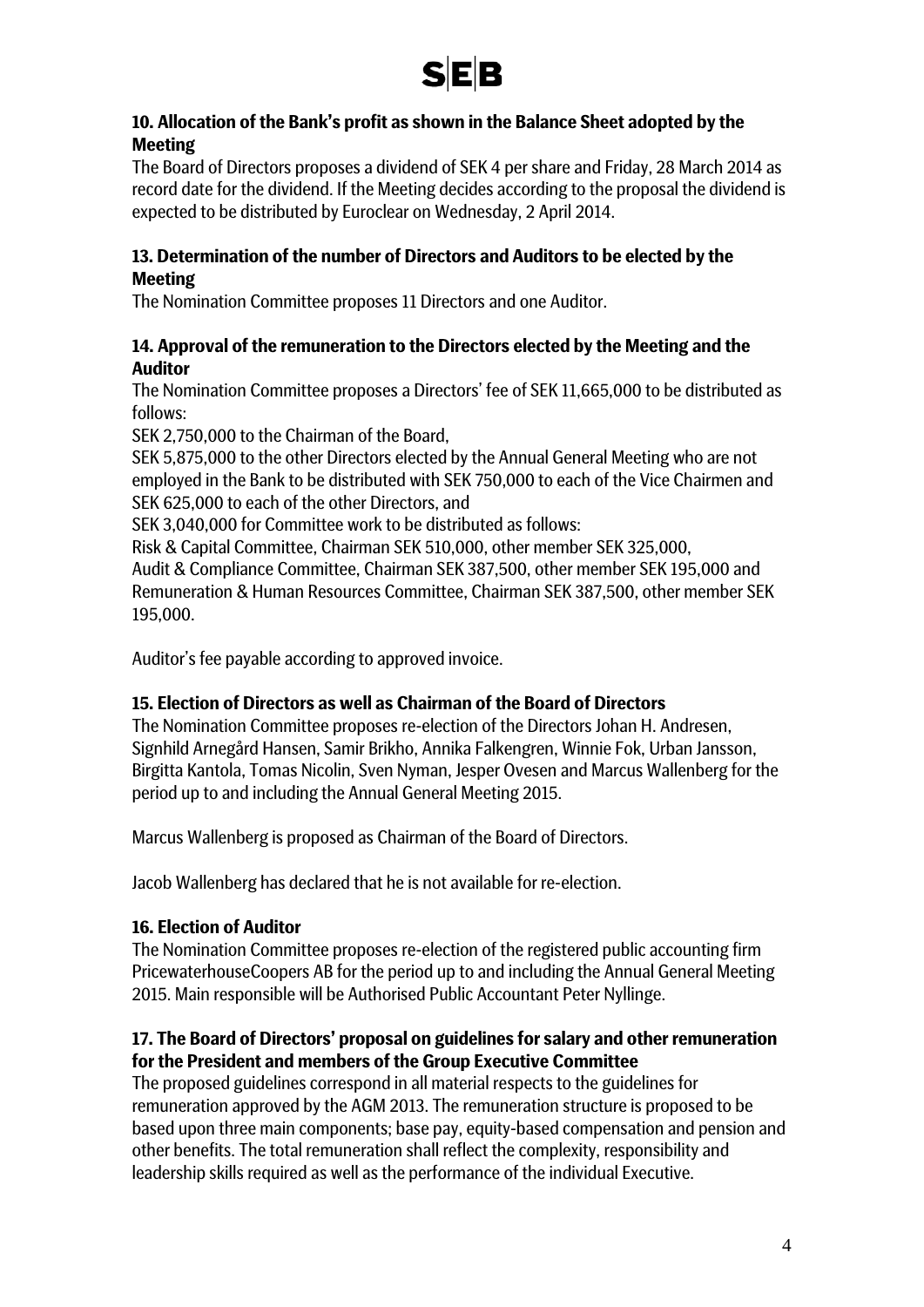

#### **18. The Board of Directors' proposal on long-term equity programmes for 2014**

SEB's target is to be an attractive employer who can attract and retain the most qualified and committed employees in the markets where SEB operates. Good performance and sound behaviour is rewarded. SEB's compensation package rewards correct and appropriate professional behaviour and balanced risk taking, for the benefit of the customers and the shareholders.

Equity-based compensation is a means to attract and retain staff with key competences in SEB. It is also an incentive for the employees to become shareholders of SEB and it builds long-term commitment in the interests of the shareholders.

The Board of Directors proposes that the Annual General Meeting resolves on three longterm equity programmes for 2014 in all material respects similar to previous year; SEB Share Deferral Programme 2014 for the Group Executive Committee and certain other senior managers and other key employees with critical competences, SEB Share Matching Programme 2014 for selected key business employees with critical competences and SEB All Employee Programme 2014 for all employees in most of the countries where SEB operates.

The proposed programmes allow for risk adjustment for current as well as future risks and final outcome may therefore be cancelled partly or entirely in accordance with the Swedish Financial Supervisory Authority regulations, among others taking the Bank's result and capital and liquidity required in the business into account.

#### a**)** SEB Share Deferral Programme 2014

The Group Executive Committee and certain other senior managers and other key employees with critical competences, approximately 600 participants in total, are granted an individual number of conditional share rights based on the fulfilment of pre-determined Group, business unit and individual target levels outlined in SEB's business plan. The targets are set on an annual basis as a mix of the financial targets Return on Equity/Return on Business Equity and cost development and the non-financial target customer satisfaction.

Ownership of 50 per cent of the share rights are transferred to the participant after three years, 50 per cent after five years. After each respective vesting period there is an additional holding period of one year after which the share rights can be exercised during a period of three years. Each share right carries the right to receive one Class A-share in the Bank. There is a requirement for vesting that the participant remains with SEB during the first three years. A further requirement for vesting is that the participant holds shares in SEB equal to a pre-determined amount, acquired no later than during the duration of the initial three year vesting period.

#### b) SEB Share Matching Programme 2014

Approximately 200 selected key business employees with critical competences will participate in a share purchase programme with own investment and with the possibility to receive share rights and additional performance based share rights. The investment amount, which is based on previous year's individual performance, pre-determined and capped for each participant, is taken from the cash based variable compensation outcome and mandatory deferred for three years. A determined number of deferral rights is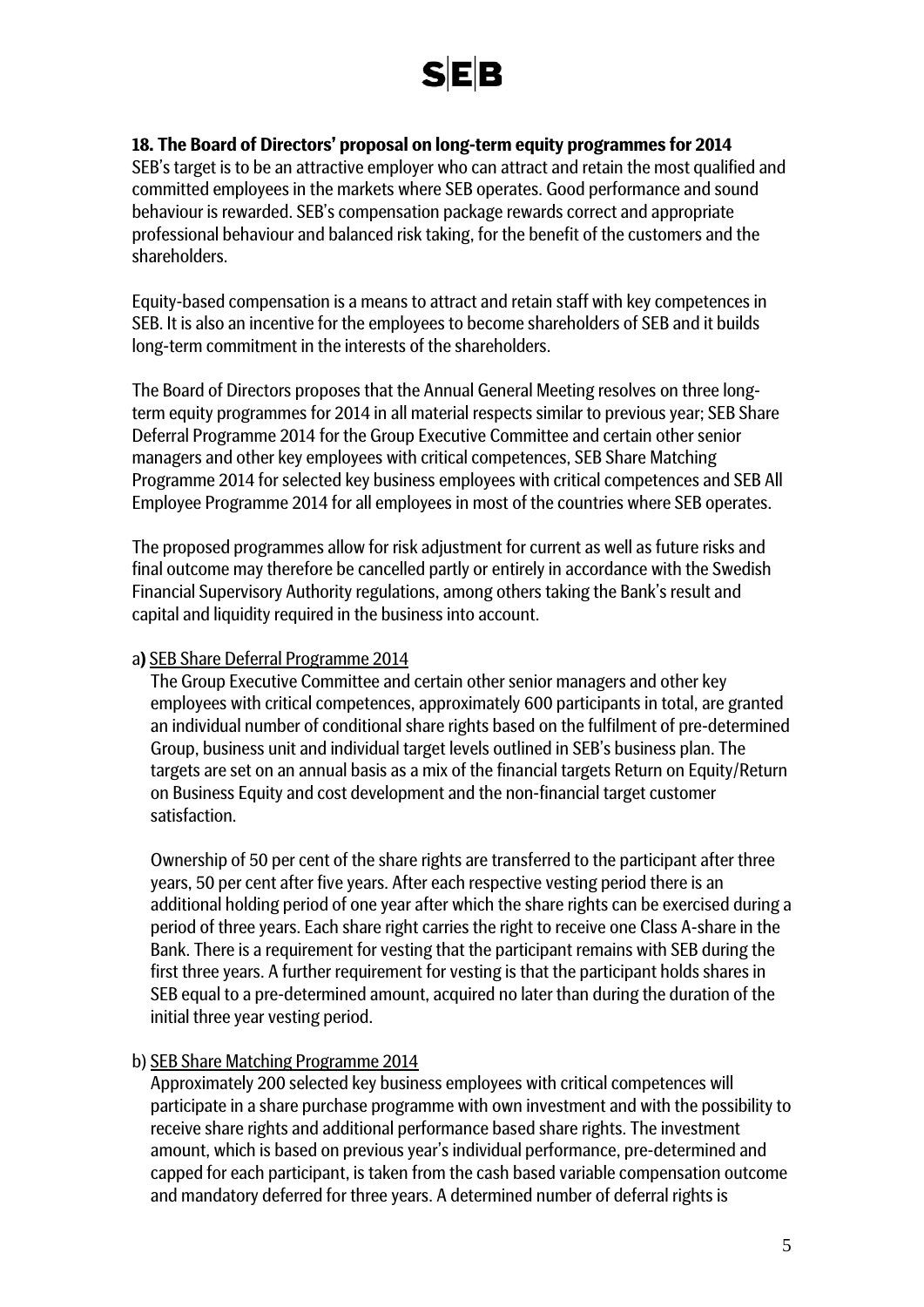

allocated to each participant, one deferral right corresponds to the average market price for one SEB Class A-share during a pre-determined period. After the three year performance period the participants receive one share right, one matching share right and a maximum of three performance based share rights for each deferral right. Each share right carries the right to receive one Class A-share in the Bank. A further requirement is that the participant remains with SEB during the performance period.

The Programme has a performance period of three years and an exercise period of four years.

The outcome of the Programme, i.e. the number of performance based share rights received, depends on the extent of fulfilment of two pre-determined performance criteria; (i) TSR compared to SEB's competitors (1/3 of the total maximum outcome) and (ii) TSR compared to the long term risk free interest rate (LTIR) (2/3 of the total maximum outcome).

#### c) SEB All Employee Programme 2014

SEB All Employee Programme 2014 is a programme for all employees in most of the countries where SEB operates where 50 per cent of the outcome is paid in cash and 50 per cent is deferred for three years and paid in SEB A-shares in Sweden and in cash adjusted for TSR outside of Sweden. The shares/cash deferral will normally be lost if the employee leaves SEB before the end of the three year period. The individual maximum allotment is capped and the outcome is based on the fulfilment of pre-determined Group targets according to business plan, both financial (Return on Equity and cost development) and non-financial (customer satisfaction). Outcome is subject to a proposal at the Annual General Meeting 2015 on dividend to the shareholders for 2014.

The maximum number of shares that can be transferred under the programmes (excluding shares invested by the employees) is 10.1 million. The calculated expected outcome is approximately 6.9 million shares. The maximum number of shares under the programmes equals approximately 0.46 per cent including and 0.34 per cent excluding the SEB All Employee Programme (expected outcome equals approximately 0.32 per cent including and 0.26 per cent excluding the SEB All Employee Programme) of the total number of shares in the Bank.

The *maximum* annual charge for the SDP and SMP, calculated according to below, that may affect the profit and loss account is SEK 205m, out of which SEK 55m is related to social charges. With the exception of social charges paid out when the programmes are utilised, the maximum calculated annual charge does not affect equity. The annual charge to the profit and loss account for the *expected* calculated outcome under the programmes is estimated to SEK 177m, out of which SEK 41m is related to social charges. The expected aggregated charge during the total programme periods in the profit and loss account is SEK 625m.

The maximum calculated annual charge is based on the assumptions that the price of the SEB Class A-share is SEK 85, that no participant in any of the proposed programmes is leaving SEB during the vesting periods and that the programmes are fully vested.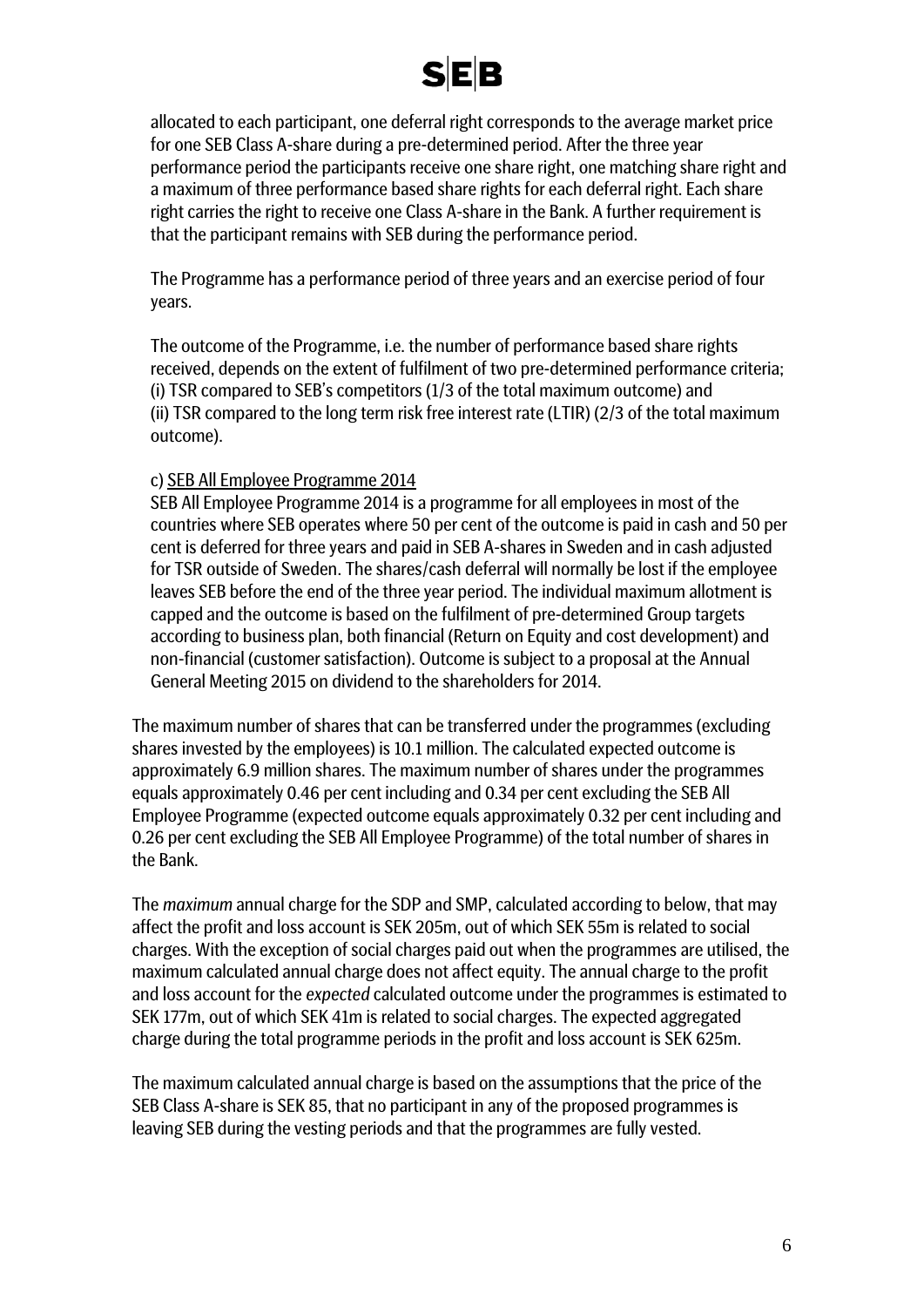

Furthermore, it should be noted that should the SEB share price increase from the assumed SEK 85 the increase in maximum calculated annual charge will be approximately SEK 3m for every SEK in increase.

The *maximum* annual charge for the deferred part, i.e. shares and cash adjusted for TSR of the AEP, calculated according to above, that may affect the profit and loss account is SEK 112m, out of which SEK 24m is related to social charges. The annual charge to the profit and loss account for the *expected* calculated outcome under the programme is estimated to SEK 51m, out of which SEK 11m is related to social charges. The expected aggregated charges during the total programme period in the profit and loss account are SEK 204m.

The expected annual charge in the profit and loss account for the three programmes is equivalent to approximately 1.6 per cent of the total annual staff costs in the SEB Group.

#### **19. The Board of Directors' proposals on the acquisition and sale of the Bank's own shares**

The Board of Directors proposes that the Annual General Meeting decides mainly as follows:

a) Acquisition of the Bank's own shares in its securities business

Pursuant to statutory law, trading in own shares in the Bank's securities business is subject to the Annual General Meeting's resolution. The Board of Directors therefore proposes that the Annual General Meeting resolves that the Bank shall be allowed to purchase shares in the Bank in its securities business on a regular basis during the time up to and including the 2015 Annual General Meeting in accordance with Chapter 7, Section 6 of the Securities Markets Act (lagen (2007:528) om värdepappersmarknaden) up to a number not exceeding two per cent of the total number of shares issued at each time in the Bank. The price of the shares purchased shall be the market price prevailing at the time of acquisition.

b) Acquisition and sale of the Bank's own shares for capital purposes and for long-term equity programmes

The Board of Directors proposes that the Annual General Meeting resolves to authorise the Board of Directors to decide on the acquisition and sale of the Bank's own Class Ashares and/or Class C-shares for capital purposes and for the year 2014 and previous years' long-term equity programmes mainly as follows.

Acquisition of shares shall exclusively take place on NASDAQ OMX Stockholm AB at a price within the price interval at any time recorded, and this shall refer to the interval between the highest buying price and the lowest selling price. Sale of shares may be made on NASDAQ OMX Stockholm AB or outside NASDAQ OMX Stockholm AB, with or without deviation from the shareholders preferential rights and with or without stipulations on contribution in kind or right of offset. The shares may be used as consideration for acquisitions of companies or businesses or in order to finance acquisitions of companies or businesses. The authorisation may be utilised on one or more occasions, however not longer than until the 2015 Annual General Meeting. The Bank may purchase at the most so many shares that the Bank's holding of own shares, including the Bank's own shares in the securities business, not exceeds 10 per cent of the total number of shares in the Bank. Acquisitions may be paid by funds allocated by the 2005 Annual General Meeting in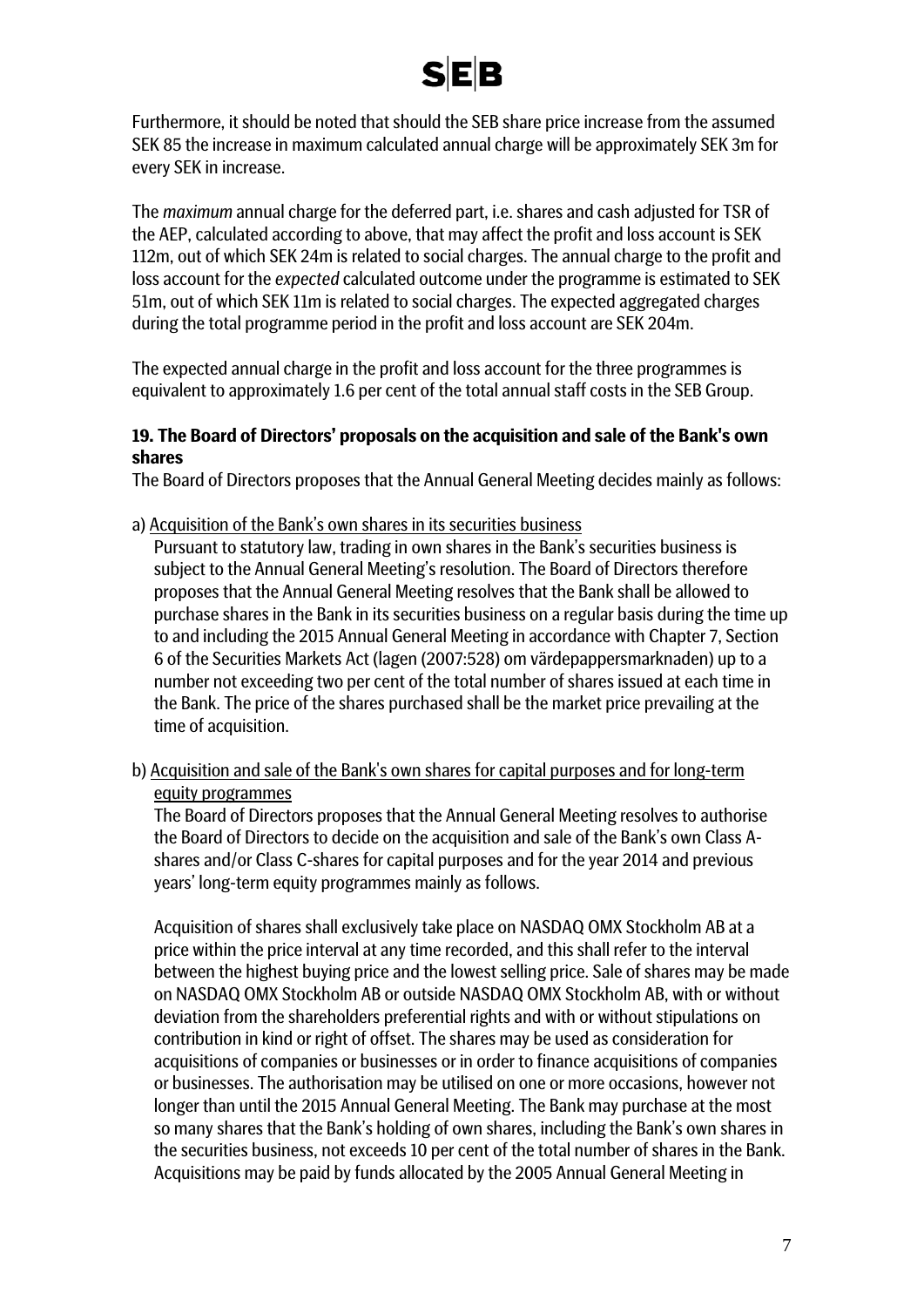

connection with the reduction of share capital by cancellation of previously acquired own shares.

# c) Transfer of the Bank's own shares to participants in the 2014 long-term equity programmes

The Board of Directors proposes that the Annual General Meeting resolves that a maximum number of the acquired Class A-shares in the Bank, corresponding to the number of shares to be delivered under the 2014 long-term equity programmes may be transferred to the participants under the programmes who are entitled to receive shares. Each and every participant has the right to receive a maximum of the number of shares that follows from the terms and conditions of the programmes respectively. The right may be exercised in the periods established under the programmes.

# **20. The Board of Directors' proposal on maximum ratio between fixed and variable component of the total remuneration for certain employees**

The Board of Directors proposes that the Annual General Meeting resolves that the variable pay for a limited number of employees may be set to a maximum amount corresponding to 24 months of fixed pay. The Bank's Group Executive Committee is not affected by the proposal.

# Background

According to EU's new rules on capital requirements, CRD IV, which is expected to be implemented in Sweden on 1 July 2014, credit institutions and investment firms shall set a ratio between variable and fixed component of the total remuneration. The variable remuneration ratio which also includes long-term equity based remuneration may not exceed an amount corresponding to 12 months fixed pay for each individual. The general meeting of shareholders may, however, approve an increase of the ratio to an amount corresponding to 24 months fixed pay.

# Rationale

SEB operates as a leading financial institution in areas where the market praxis is to have a close alignment between the business result and the employee's total remuneration. In order to maintain SEB's position in business areas directly exposed to international competition and to maintain a high level of cost flexibility, SEB prefers to have the possibility to offer employees a remuneration structure that do not deviate substantially from standards at international peers. The alternative to increase the fixed pay for these employees would reduce flexibility and in the long-term risk to increase SEB's cost.

The proposal shall apply to employees within the business units Client Coverage, Investment Banking, Markets, Institutional Clients and Investment Management.

A maximum of 400 employees corresponding to approximately 3 per cent of SEB's total staff may be affected by the proposal. These employees, in large extent employed outside of Sweden, hold functions such as client executives, analysts, advisors, traders, asset managers and senior managers. Outside of Sweden SEB competes with banks that are not subject to the regulations expected to be implemented in Sweden.

SEB's total cost for variable remuneration, including equity based programmes but excluding the collective profit sharing system, corresponded in 2013 to approximately nine per cent of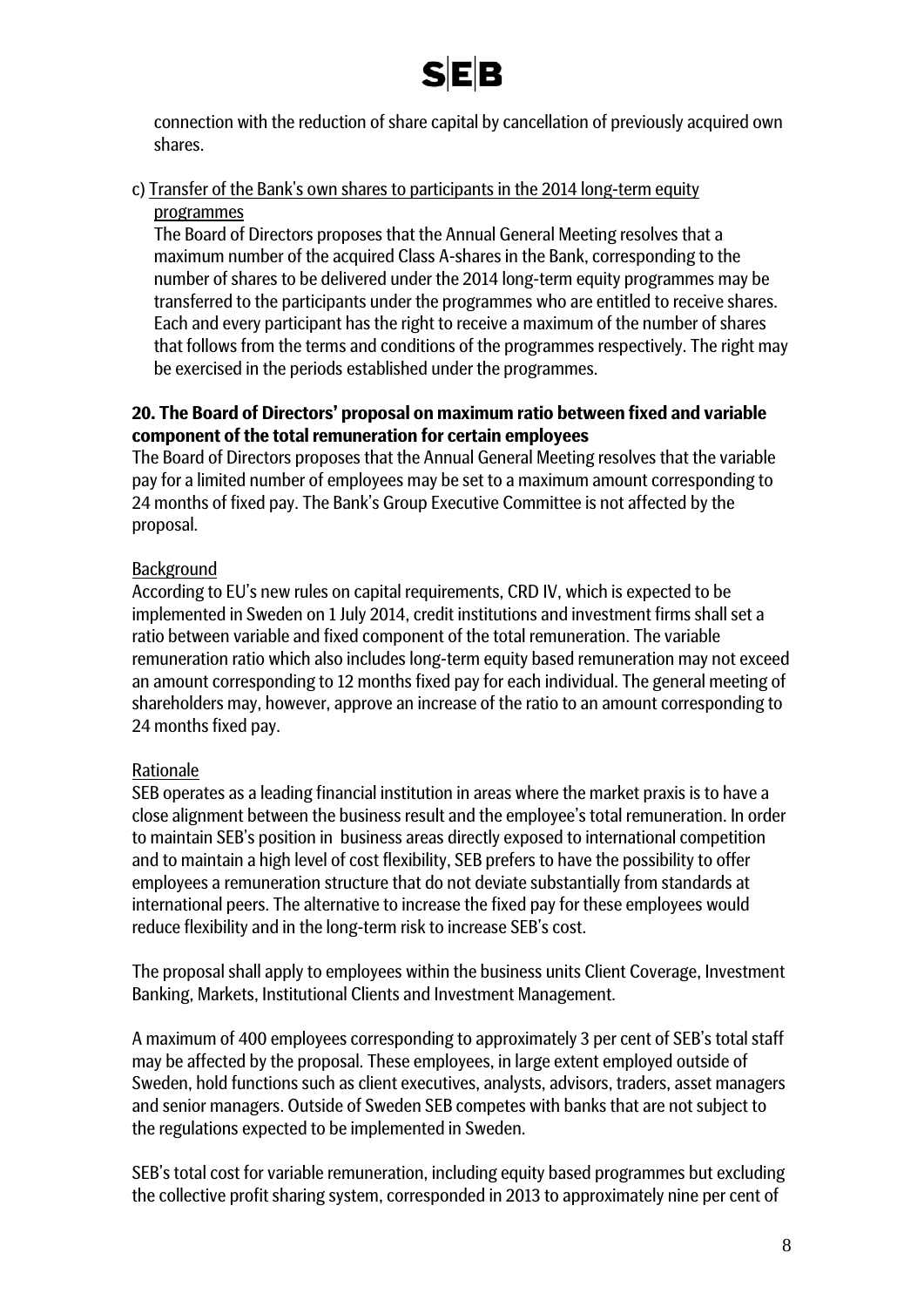

the total annual staff costs of SEK 14 billion and approximately one per cent of the capital base. The total cost for variable remuneration exceeding 12 months fixed pay during 2014 is expected to correspond to approximately one per cent of the total staff cost. The proposal is not expected to have any impact on the requirement to maintain a sound capital base.

The Board of Directors intends to annually assess and evaluate the need to maintain the scope of the proposal.

### The Board of Directors' proposed decision

The Board proposes that the Annual General Meeting resolves on a maximum ratio between fixed and variable component of the total remuneration for certain employees according to the below referred.

- The maximum variable component for each individual may not exceed an amount corresponding to 24 months fixed pay, or such lower maximum level that may be set out in the Swedish rules and regulations implementing CRD IV.
- The ratio shall apply concerning remuneration to employees categorized as Specially regulated staff in the said business units and to be applied also in subsidiaries of Skandinaviska Enskilda Banken AB (publ)
- The ratio shall apply to remuneration accrued as from 1 January 2014.

### **Majority rules**

There are requirements for resolutions to be passed in accordance with the Board of Directors' proposals under items 19 a) and b) that the resolutions of the Meeting are supported by shareholders representing at least 2/3 both of the votes cast and of the shares represented at the Meeting. There is a requirement for a resolution to be passed in accordance with the Board of Directors' proposal under item 19 c) that the resolution of the Meeting is supported by shareholders representing at least 9/10 both of the votes cast and of the shares represented at the Meeting. There is a requirement for a resolution to be passed in accordance with the Board of Directors' proposal under item 20 that the resolution of the Meeting is supported by a majority of at least 66 per cent, provided that at least 50 per cent of the shares are represented or, failing that, a majority of 75 per cent.

#### **Complete proposals etc.**

- The Nomination Committee's complete proposed resolutions and motives for the proposal on Board members,
- the Board of Directors' complete proposed resolutions,
- the Board of Directors' report on the monitoring and evaluation of equity-based compensation and the application of the by the Annual General Meeting 2013 approved guidelines for salary and other remuneration for the President and members of the Group Executive Committee and the auditor's statement on such application and

• particulars regarding proposed Directors and the Auditor are available on www.sebgroup.com and at the Bank's Head Office, Kungsträdgårdsgatan 8 in Stockholm.

The Annual Report and the Auditors' Report are available on [www.sebgroup.com](http://www.seb.net/) as from 4 March 2014.